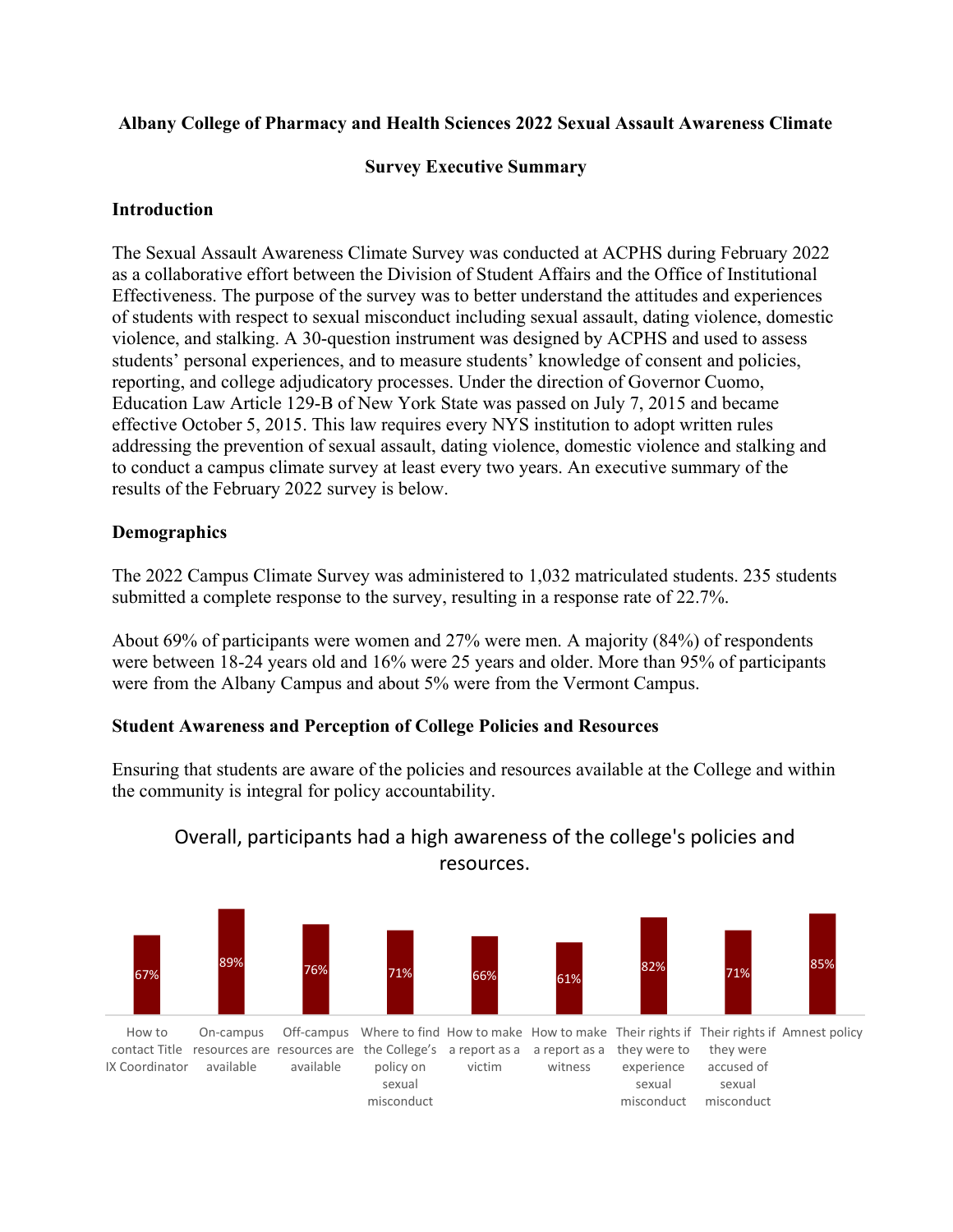In addition, 88% of participants believe the College's policy on sexual misconduct is clear, 92% believe the Amnesty Policy encourages students to report sexual misconduct, and 80%-92% of participants were able to identified the responsibilities of the Title IX Coordinator.

#### Personal Experiences

The data shared below reflects participant's responses to statements regarding the frequency of experiencing sexual misconduct.



## Prevalence of Sexual Harassment by Behavior





- Of those who have had experiences with sexual misconduct, many indicated their roommate/friend and family as extremely useful resources when managing the trauma of sexual misconduct. The Title IX Coordinator, Public Safety, Residence Life, and Advisors were very useful resources of support.
- Of those who reported experiencing sexual misconduct, the majority (80%) indicated the incidents occurred off-campus,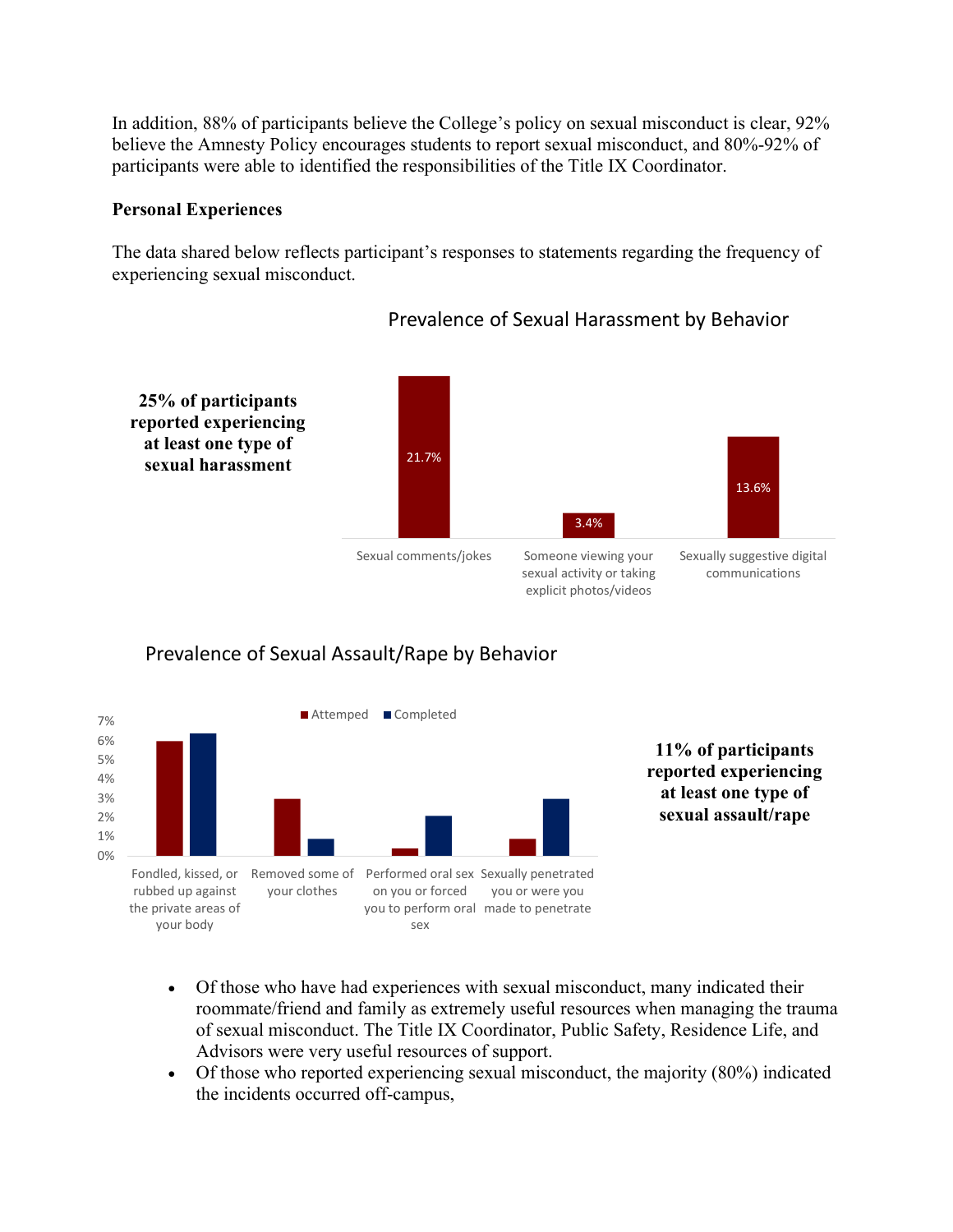- 89% did reported the incident and among those that did report, they all reported it to the College
- Reasons for reporting were due to job responsibilities and wanting to explain poor performance in classwork.
- The most common reasons for not reporting the incident include:
	- $\bullet$  I just did not want to deal with it
	- I did not think it was important enough
	- I did not recognize it as sexual assault at the time
	- I was ashamed or embarrassed
	- I was worried others would find out (e.g. friends, faculty, family)
	- I was worried it was partly my fault
	- I did not think I would be believed
	- I thought I would be blamed for what happened

#### Understanding Consent

ACPHS has polices that support and enforce affirmative consent. The survey provided a variety of situations for students to share their understanding of consent.

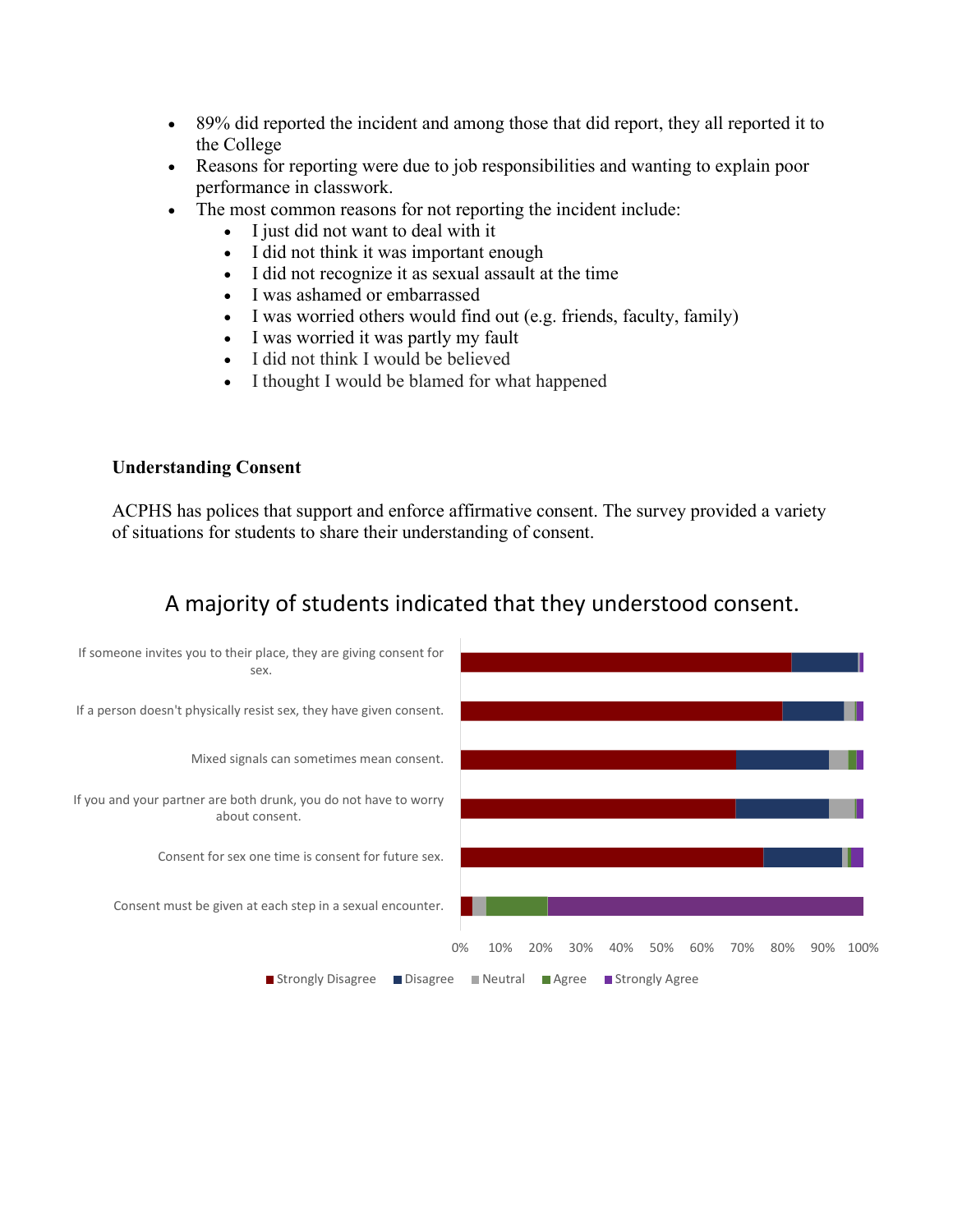#### Bystander Attitudes & Behavior

Students are aware of polices and resources (see above section) but taking action when a potential sexual misconduct behavior is about to happen or is happening is a much harder thing to do.

# A majority of students were willing to intervene in incidents of violence or harassment



Students indicated they would take action in numerous situations presented to them. 86% of participants knew what it meant to be an active and positive bystander

# A majority of participants said they would be somewhat or extremely likely to engage in bystander behaviors

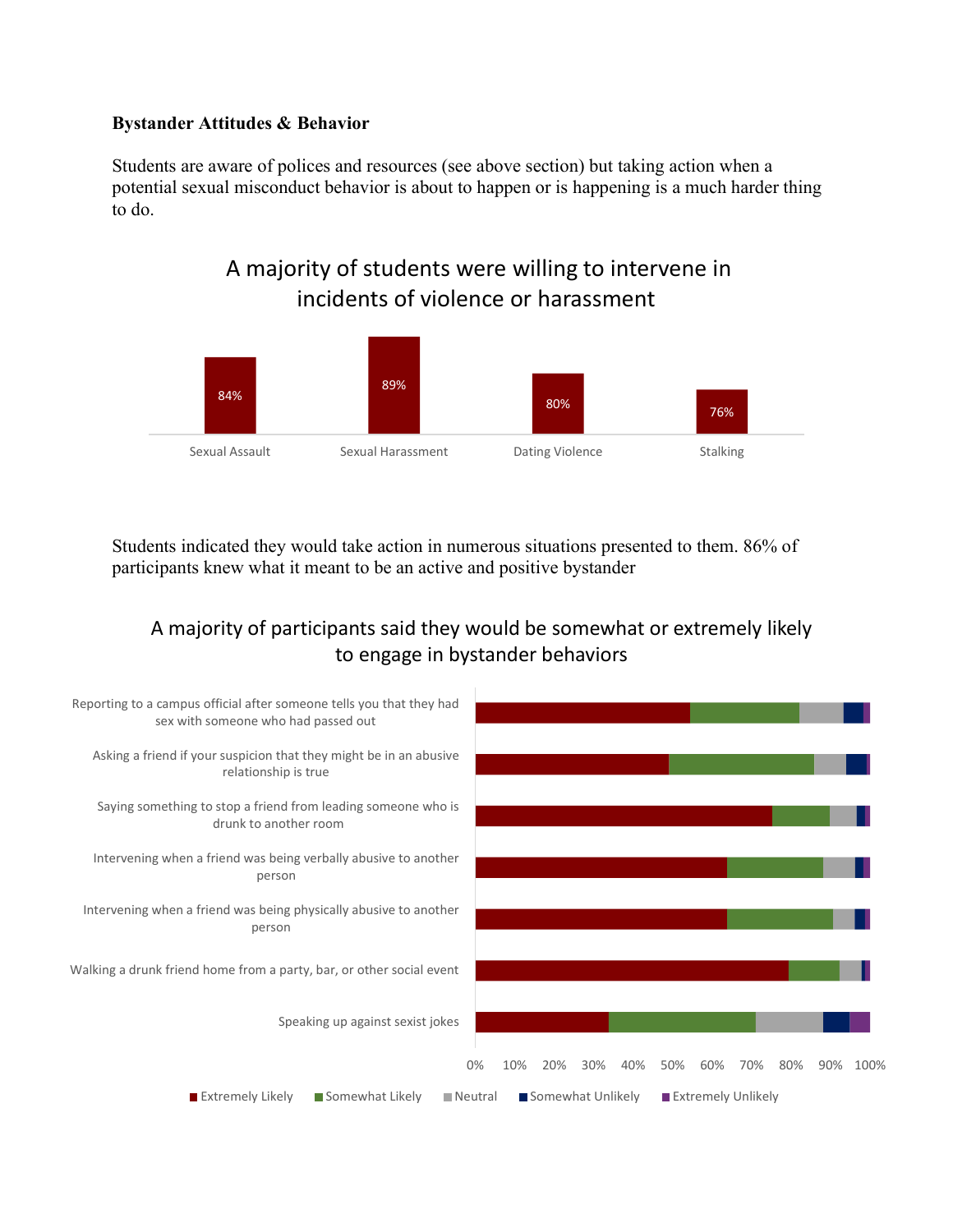Participants in general reported supportive attitudes toward someone if they were to report a case of sexual misconduct. However they expressed less certainty about if an alleged offender's or their friends would try to retaliate against the reporting individual.



## Penal Law vs. Institutional Policies

When sexual misconduct occurs in the College's jurisdiction, victims have choices. Students can choose to file a charge with the judicial system and go the penal route and /or submit a formal report to initiate the College's disciplinary process and policies, or do neither.

- 60% of participants were not sure if the College Disciplinary Process is different from the Criminal Justice System
- Participants know the potential sanctions a student may experience if found responsible for sexual misconduct.
	- o (96%) receive a Suspension
	- o (94%) receive an Expulsion
	- o (86%) receive a Written Warning
	- o (93%) receive a Mandated Behavioral or Substance Abuse Assessment
	- o (78%) receive Community Service
	- o (86%) receive Fines or Imprisonment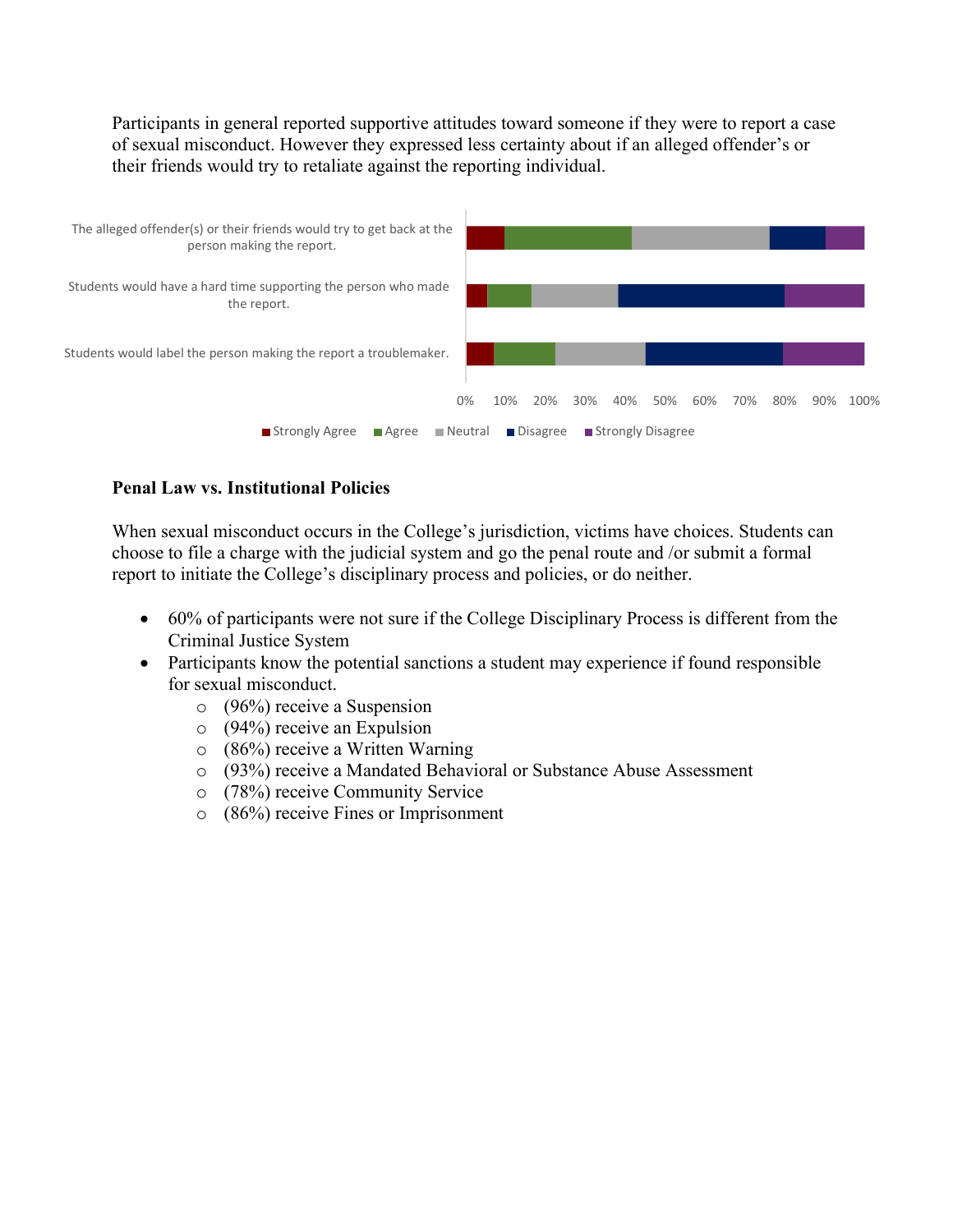### Comparison of Data Between 2020 and 2022

|                                        | 2020                            | 2022                            |
|----------------------------------------|---------------------------------|---------------------------------|
|                                        | $(n=300)$                       | $(n=235)$                       |
| Personal Experience*                   |                                 |                                 |
| <b>Experienced Sexual Misconduct</b>   | $4\%$                           |                                 |
| <b>Experienced Sexual Harassment</b>   |                                 | 25%                             |
| <b>Experienced Sexual Assault/Rape</b> |                                 | 11%                             |
| <b>Campus Policy &amp; Resources</b>   |                                 |                                 |
| Knew about on-campus resources         | 90%                             | 89%                             |
| Knew how to make a report              | 65%                             | 66%                             |
| <b>Understanding Consent</b>           |                                 |                                 |
| Consent must be given at each step     | 92%                             | 94%                             |
| of the sexual encounter.               | (strongly agree or agree)       | (strongly agree or agree)       |
| If someone invites you to their place, | 93%                             | 99%                             |
| they are giving consent for sex.       | (strongly disagree or disagree) | (strongly disagree or disagree) |
| Consent for sex one time is consent    | 91%                             | 95%                             |
| for future sex.                        | (strongly disagree or disagree) | (strongly disagree or disagree) |
| If you and your sexual partner are     | 89%                             | 92%                             |
| both drunk, you don't have to worry    | (strongly disagree or disagree) | (strongly disagree or disagree) |
| about consent.                         |                                 |                                 |
| Mixed signals can sometimes mean       | 88%                             | 92%                             |
| consent.                               | (strongly disagree or disagree) | (strongly disagree or disagree) |
| If a person doesn't physically resist  |                                 | 95%                             |
| sex, they have given consent.          |                                 | (strongly disagree or disagree) |

\* The section on personal experiences was updated in the 2022 survey to separately ask about sexual harassment and sexual assault/rape. In 2020 the survey ask one question on sexual misconduct, which was defined as sexual harassment, sexual assault, rape, dating violence, and stalking.

The 2022 Campus Climate Survey was administered to 1,032 matriculated students. 235 students submitted a complete response to the survey, resulting in a response rate of 22.7%. This is a slight decrease from the response rate of the 2020 administration, which was 25.2%.